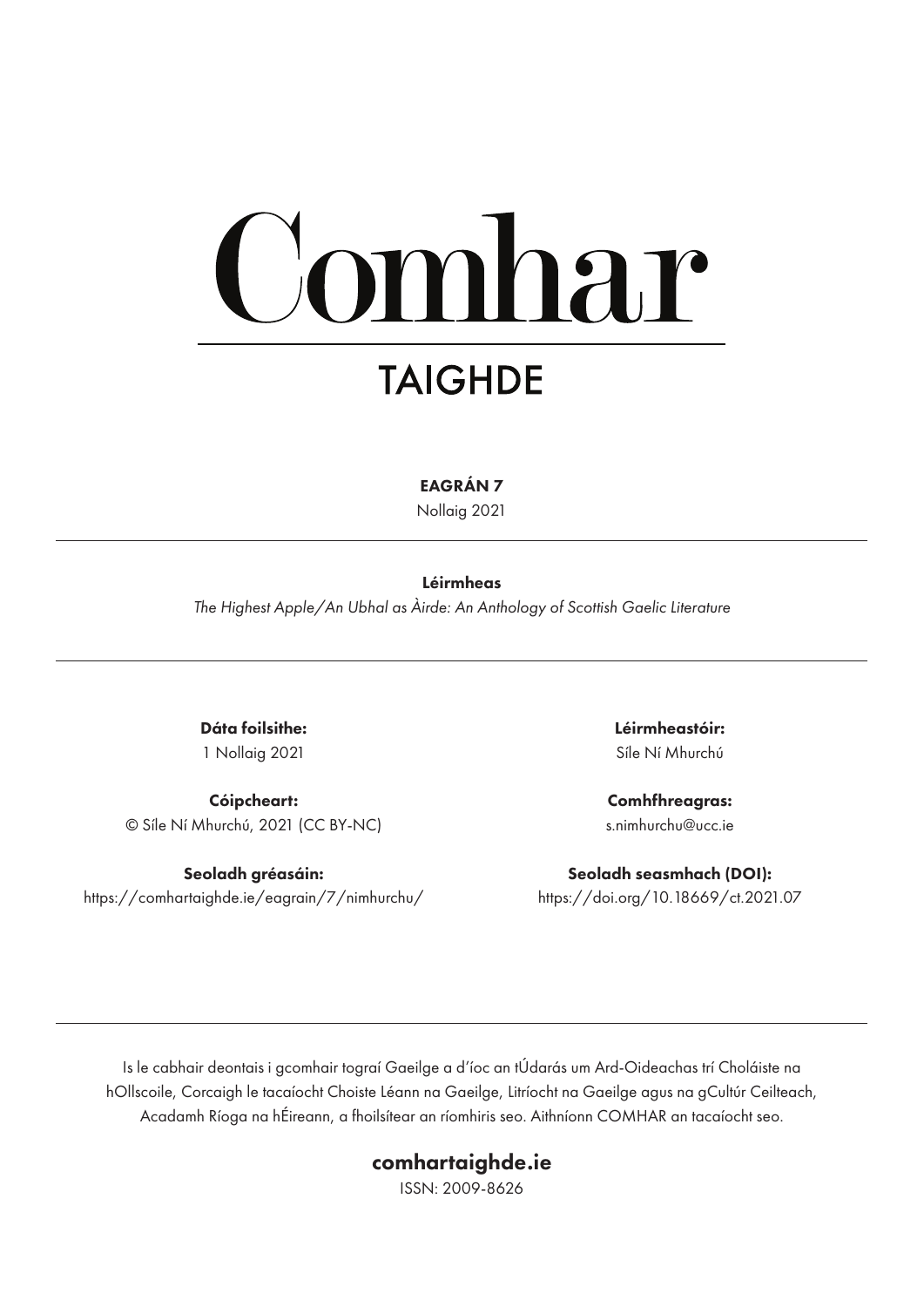## *The Highest Apple/An Ubhal as Àirde: An Anthology of Scottish Gaelic Literature*

Francis Boutle Publishers (2019) | 813 lch | ISBN: 9781916490680 | £30 STG Wilson McLeod agus Michael Newton (eagí)

Is é seo an deichiú himleabhar sa tsraith 'Lesser Used Languages of Europe' ón teach foilsitheoireachta Sasanach, Francis Boutle. Is é atá sna naoi n‑imleabhar a tháinig roimh an gceann seo ná cnuasaigh de théacsanna sna teangacha seo a leanas agus aistriúcháin Bhéarla leo: An Bhriotáinis, Gaeilge Mhanann, an Ghailísis, an Fhraincis Normannach, Esperanto, an Mháltais, an Ocsatáinis, an Bhreatnais, an Fhreaslainnis. Díol spéise gurb é *An Ubhal as Àirde* an t‑aon cheann acu seo a bhfuil teideal dátheangach air — teideal Béarla amháin atá ar na himleabhair eile. Is don scoláire Iain MacAonghuis ( John MacInnes), a cailleadh sa bhliain 2019, atá sé tiomnaithe.

Tugann an réamhrá tuairisc ghonta ar ghnéithe de stair na Gaeilge in Albain. Is ar phobal léitheoireachta leathan, arbh fhéidir nach bhfuil aon chur amach acu ar theanga agus ar chultúr na nGael in Albain, atá an leabhar dírithe. Tá ceithre roinn sa leabhar: 'Saints, Scribes and Sea-Lords 600–1600', 'Risings, Repression and Assimilation 1600–1800', 'Clearance, Migration and Resistance 1800–1900' agus 'Decline and Revitalisation 1900 to the present'. I dtosach gach roinne, sula gcuirtear samplaí den litríocht os comhair an léitheora, tugtar rogha réamhthéacsanna a thugann léargas ar chúinsí sóisialta, ar staid na teanga agus ar an gcaidreamh idir Gaeil na hAlban agus a gcomharsana sa tréimhse atá faoi chaibidil. I mBéarla agus i dteangacha eile, ní i nGaeilge, atá a bhformhór. Tá réamhrá beag le saothar gach scríbhneora nó cumadóra a thugann breac-chuntas ar shaol an duine sin agus a chuireann comhthéacs ar fáil don téacs nó na

téacsanna a leanann. Úsáidim an focal cumadóir thuas mar litríocht bhéil atá i gcuid de na téacsanna.

Sé réamhthéacs atá sa chéad roinn den leabhar: sliocht as an *Historia Ecclesiastica Gentis Anglorum* a scríobh Bede i mainistir Jarrow in Northumbria thart ar an mbliain 731, ina bhfuil an tagairt is luaithe don nGaeilge in Albain; sliocht ar bhunús na nGael as an Lebor Bretnach; dhá ghiota ar na difríochtaí idir an Ghaeltacht agus an Ghalltacht (nó na Garbhchríocha agus na hÍsealchríocha mar a thugtar orthu sa leabhar) ón *Chronica Gentis Scotorum*, a scríobh an staraí John of Fordun ag deireadh an cheathrú haois déag, agus ón *Historia Majoris Britanniae*, a scríobh an staraí agus an fealsúnaí John Mair agus a foilsíodh in 1521; argóint i bhfoirm véarsaíochta ('flyting') ó thosach an séú haois déag le William Dunbar agus Walter Kennedy a léiríonn teannas idir lucht labhartha na Gaeilge agus na hAlbainise; giota as *Foirm na n‑Urrnuidheadh* (1567) le Seon Carsuel, an chéad leabhar Gaeilge i gcló, ar na buntáistí a bhaineann leis an gclódóireacht agus ag cáineadh na ndaoine a chuireann suim in 'eachtradha dímhaoineacha buaidheartha bréagacha saoghalta' (eachtraí díomhaoine buartha bréagacha saolta) faoi Thuatha Dé Danann, Mic Mhíle agus Fionn mac Cumhaill is na Fianna (27). Is fiú na réamhráite a cuireadh leis na téacsanna seo a léamh go cúramach mar cabhraíonn siad le léitheoirí léamha róshimplí a sheachaint. Mínítear dúinn go bhfuil cur síos diúltach ar áitritheoirí na nGarbhchríoch, mar atá ag John of Fordun, le fáil i mórán téacsanna eile a scríobhadh ina dhiaidh sin, agus go gcaithfear a chur san áireamh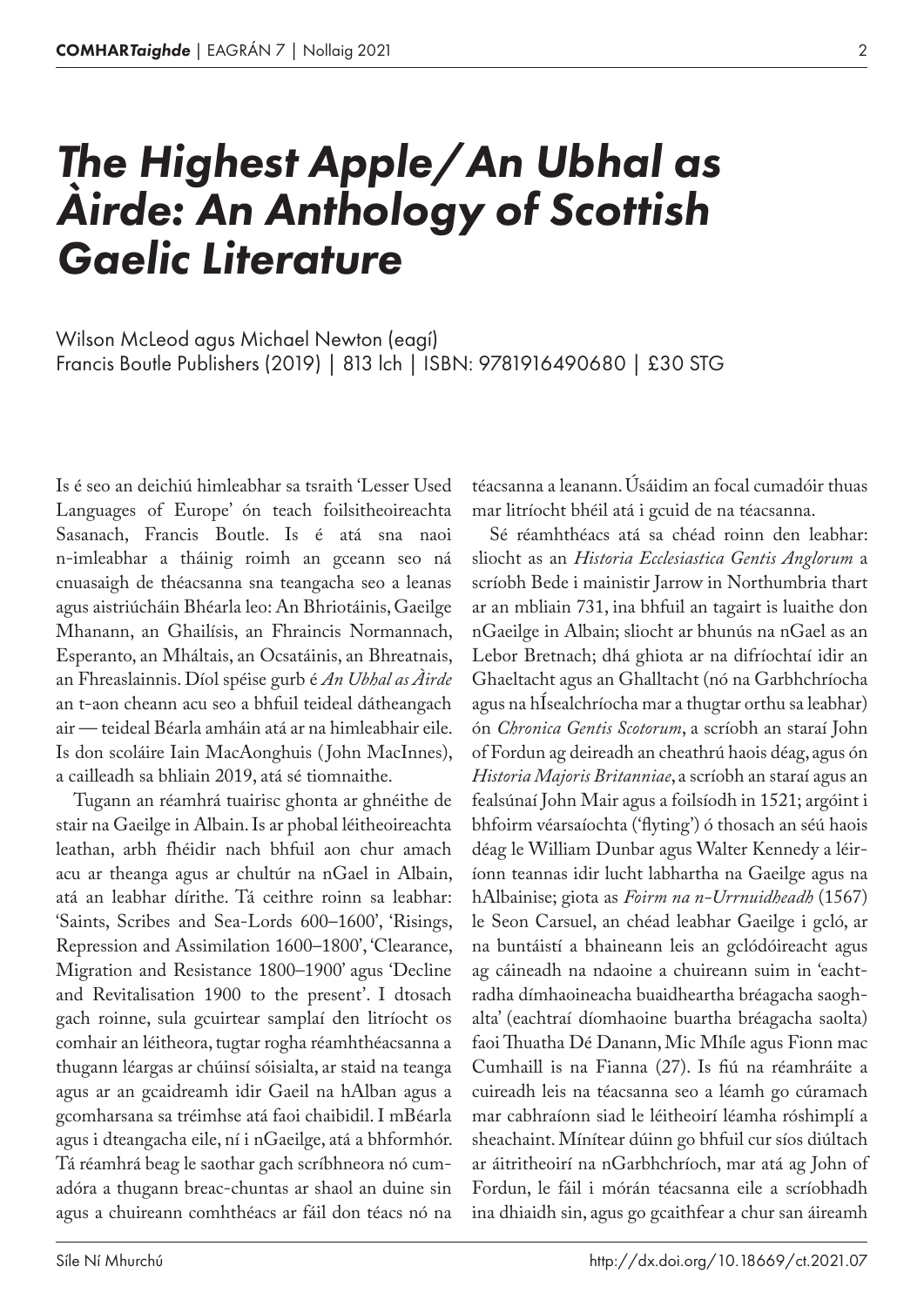go raibh sé ag tarraingt ar smaointeachas smolchaite agus é i mbun pinn: ní féidir linn, dá bhrí sin, glacadh leis go bhfuil a thuairisc bunaithe ar an saol mar a bhí lena linn féin.

Tá sé le tabhairt faoi deara go bhfuil macallaí de théamaí na réamhthéacsanna thuasluaite le clos i saothair a scríobhadh i bhfad níos déanaí, saothair atá le fáil i ranna 2–4 sa leabhar. Iasachtaí comhfhiosacha ó théacsanna níos luaithe a bhíonn i gceist ar uair‑ ibh. Mar shampla, déantar tagairt don gcuntas bréagstairiúil a thugtar sa *Lebor Bretnach* sa dán 'Òran na Cloiche' a chum Dòmhnall Mac an t‑Saoir nuair a tógadh an Lia Fáil (atá in Albain anois) as Mainistir Westminster ar Lá Nollag, 1950. I gcásanna eile, feicimid cumadóirí agus scríbhneoirí ó réanna éagsúla ag plé le téamaí cosúla. Is féidir comparáid a dhéanamh idir 'The Flyting of Dunbar and Kennedie' agus 'Ciad Turas MhicDhòmhnaill a Ghlaschu', cuir i gcás, cé gur le tréimhsí difriúla a bhaineann siad. Is é atá sa dara ceann acu seo ná amhrán macarónach le Uilleam Marshall a cumadh i lár an fichiú haois agus a thugann tuairisc ghreannmhar ar fhear ón nGaeltacht ag dul i dtaithí ar an saol i nGlaschú.

Spreagann an leabhar seo an léitheoir le machnamh a dhéanamh ar an gceangal idir téacsanna, mar sin; seo ceann de na cúiseanna a bhfuil luach ag baint le cnuasaigh dá leithéid. Tagann dearcadh Carsuel i leith na scéalaíochta chun cuimhne nuair a léimid 'Am Bodach-ròcais' (An Fear Bréige) le Ruaraidh MacThòmais, duine de mhórfhilí an fichiú haois. Sa dán seo, tá fear i dteach céilí ag insint scéil ar Chonall Gulban ach reonn na focail ar a bheola nuair a thagann ministir isteach. Míníonn na heagarthóirí dúinn gur téama coitianta ag filí i lár an fichiú haois é tionchar an Phrotastúnachais Shoiscéalaigh ar Ghaeil Alban: tuigeadh do na filí go ndearna an ghluaiseacht reiligiúnda seo a tháinig chun cinn sa naoú haois déag an-díobháil don gcultúr dúchais. Ní do ré Carsuel atáthar ag tagairt sa dán, mar sin, ach fós nach bhfuil an chuma ar an scéal go bhfuil ceangal éigin idir dán MhicThòmais agus focail an leasaitheora? Ceist eile a rithfeadh le duine ná: an bhfuil an breithiúnas a thugann MacThòmais ró-dhian? Pléann Meek (1996) na ceisteanna cigilteacha seo go cáiréiseach: is dócha gur ceisteanna ró-chasta iad le freagairt go sásúil laistigh de dhíolaim litríochta. Tá go leor eolais faoi ghnéithe éagsúla de shochaí na nGael scaipthe ar fud an leabhair agus is mór an pléisiúr do léitheoirí na blúiríní seo a chur le chéile ina n-aigne féin. Míbhuntáiste amháin a bhaineann leis an leagan amach seo, áfach, ná gur furasta mearbhall a chur ar léitheoirí nuair atáthar ag plé le hábhar chomh casta le stair an reiligiúin: ba mhaith an rud é tuairisc a thabhairt uirthi seo i réamhrá an leabhair, dar liom.

I ndiaidh na réamhthéacsanna, tugtar rogha de théacsanna a léiríonn stair na litríochta sa tréimhse 600–1600. An chéad cheann acu seo ná 'Tiugraind Beccáin do Cholum Cille', a chum Beccán mac Luigdech tamall de bhlianta i ndiaidh bhás an naoimh in 597. Tá téacsanna eile sa roinn seo a baineann le hOileán Í agus le Colm Cille: giota as 'Cáin Adomnáin'; an dán dar tús 'Meallach liom bheith i n‑ucht oiléin' a leagtar ar Cholm Cille ach a cumadh i bhfad i ndiaidh a bháis; scéal as *Leabhar Dhéir* ina luaitear Colm Cille. Foilsíodh na haistriúcháin ar an dá dhán thuasluaite a bhaineann le Colm Cille cheana in *Duanaire na Sracaire* (MacLeod agus Bateman 2007), agus go deimhin, tagann cuid mhaith de na haistriúcháin sa chéad roinn as an leabhar sin. Ach, tá níos mó sa leabhar seo ná bailiúchán de scoth na n-aistriúchán ó fhoinsí eile. Tá leasú déanta ag na heagarthóirí ar chuid de na haistriúcháin a roghnaigh siad, mar a chímid má chuirimid an t‑aistriúchán thíos a rinne Kuno Meyer ar an ngiota comhrá seo as 'Tochmarc Emire' i gcomhnard lena bhfuil sa leabhar:

The madman from Emain Macha. He has come to converse with Emer, and the girl has fallen in love. That is why she conversed with him. It shall not avail him. I shall prevent their meeting. (Meyer 1890: 443)

The berserker from Emain Macha: he has come to converse with Emer, and the girl has fallen in love. That is why she conversed with him. It will not help him. I will prevent their tryst. (44)

Tá an Béarla níos nua-aimseartha sa dara haistriúchán — is annamh a chloisfeá an briathar 'avail' á úsáid mar atá ag Meyer i mBéarla labhartha an lae inniu, mar shampla — agus tá cuid de na focail san aistriúchán leasaithe níos beoga: 'berserker' in áit 'madman' agus 'tryst' in áit 'meeting'.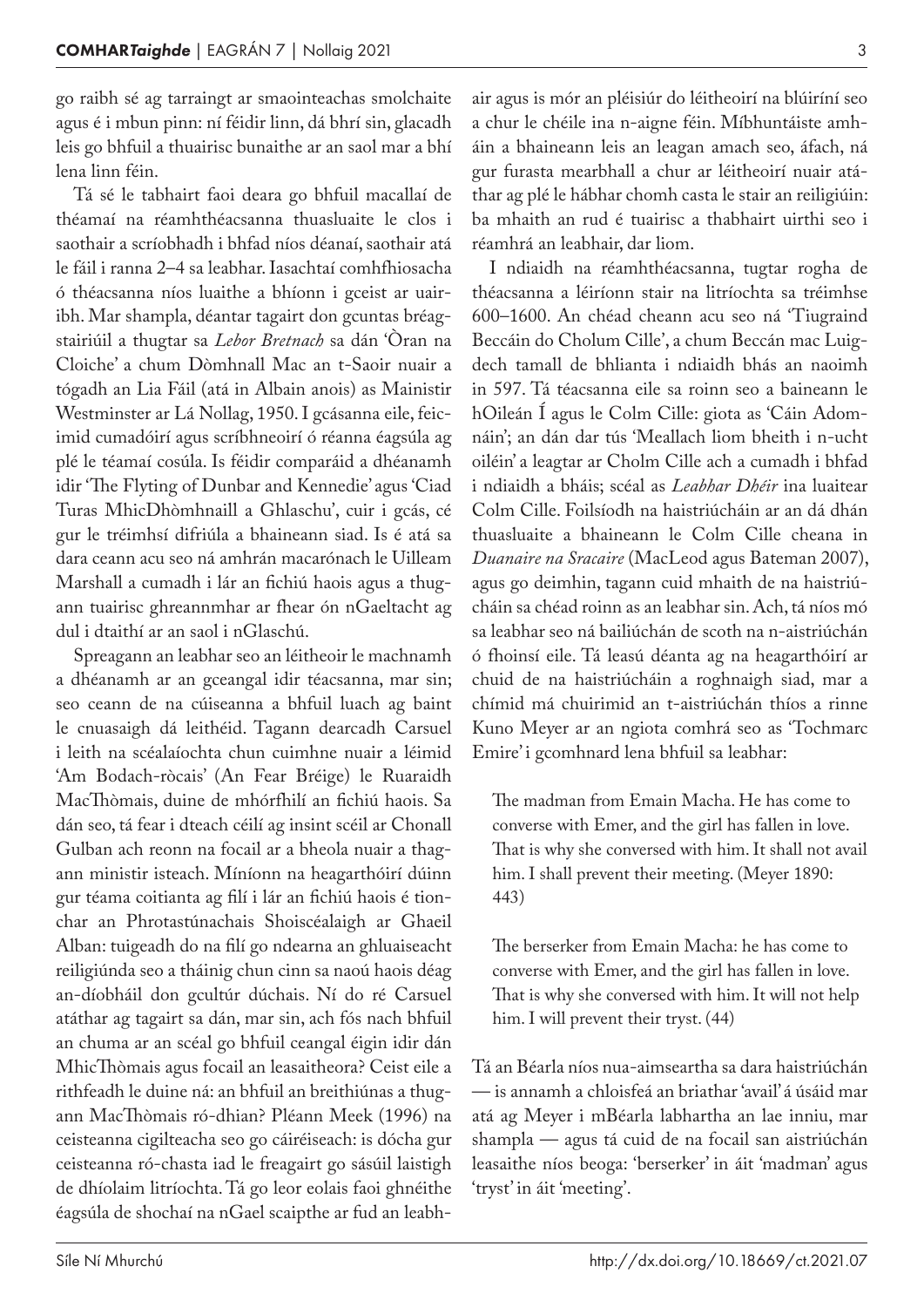As eagrán Nessa Ní Shéaghdha a tógadh an sliocht den scéal fiannaíochta 'Bruidhean Chéise Coruinn' atá sa leabhar (Ní Shéaghdha agus Ní Mhuirgheasa 1941: 3–15). Níor cuireadh aistriúchán le heagrán Ní Shéaghdha ach tá Newton tar éis ceann a sholáthar anseo, bunaithe ar aistriúchán a rinne Standish Hayes O'Grady i ndeireadh an naoú haois déag. Féachaimis ar ghiota as an dá aistriúchán:

Then Fionn sat down on his hunting mound that day on the top of Keshcorran with his own two dogs, Bran and Sgeólbhin; and no one else remained there with him but bald, cursed Conan son of Morna. And Fionn thought that the voices and calls of the hounds were sweet to his ears, and the joyous clamour of the young men, and energetic cries of the warriors, and the thunder and roar of the chieftains and the lords from the forests and the wildernesses that were all around them. (147)

Then Finn sat upon his hunting mound on the top of high Keshcorran; at which instant there tarried by him none but his two wolf-dogs: Bran and Sceolaing, and Conan Mael mac Morna. Now it was sweet to Finn to look on; to listen to the hounds' music, to the young men's clear joyous cheering, to utterance of athletic warriors and deep voices of mighty men, to various whistling of the Fianna, in all the wild and desert forests of the land. (O'Grady 1892: 343)

Feicimid go bhfuil an Béarla sa nua-aistriúchán níos úire agus go seachnaítear an nós a bhí ag O'Grady cloí go docht (go ródhocht, b'fhéidir) le comhréir na Gaeilge e.g. 'it was sweet to Finn' bunaithe ar 'ba bhinn le Fionn' na Gaeilge. Ní hionann ar fad an dá théacs Gaeilge ar a bhfuil na haistriúcháin seo bunaithe, ar ndóigh: tá eagrán an Ghrádaigh bunaithe ar lámhscríbhinn dhéanach (Ní Shéaghdha agus Ní Mhuirgheasa 1941: [vii]) agus tá eagrán Ní Shéaghdha bunaithe ar an gcóip is luaithe ar fad den scéal, ceann a scríobh Eóghan MacGilleóin in Earra Ghàidheal sa seachtú haois déag. Bhí dua nach beag, mar sin, ag baint le soláthar an aistriúcháin seo ag Newton.

Tugann an laoi fiannaíochta dar tús 'Gleann Síodh an gleann so rém thaoibh' le Ailéin MacRuaidhrí anseo cur síos ar bhás an laoich Diarmaid Ua Duibhne. Ceaptar gur i dtosach an séú haois déag a cumadh í agus mhair sí sa traidisiún béil go dtí an fichiú haois. Is ionadh liom nach bhfuil níos mó laoithe fiannaíochta sa chnuasach seo mar bhí an-dúil ag na Gaeil iontu. Faighimid blaiseadh beag den rúraíocht sa sliocht as 'Tochmarc Emire' a luaigh mé cheana agus i sliocht as 'Oided mac nUisnig'. I dtéacsanna, mar an ceann seo, atá suite in Éirinn is in Albain, dírítear ar an gcuid sin den scéal a thit amach in Albain: sa sliocht a roghnaíodh, canann Deirdre an laoi dar tús 'Inmain tír an tir út thoir', laoi a léiríonn go raibh eolas ag an gcumadóir ar áiteanna in Earra Ghàidheal.

Tá dánta againn sa roinn seo ó fhilí gairmiúla. Is iad 'M'anam do sgar riomsa a-raoir' agus 'Éistidh riom‑ sa, a Mhuire Mhór', caoineadh ar bhás a mhná agus dán molta ar an Maighdin Mhuire, a roghnaíodh mar eiseamláirí de shaothar fileata Mhuireadhaigh Albanaigh Uí Dhálaigh, fear a chaith tamall maith dá shaol in Albain i ndiaidh dó teitheadh as Éirinn. Tugtar an dán 'Ceannaigh duain t'athar, a Aonghas' mar léiriú ar ghnéithe de shaol na dtaoiseach Gaelach in Inse Ghall sa tríú céad déag. Iarrann an file ar an taoiseach nuacheaptha, Aonghas Mòr MacDhòmhnaill, a bheith ina phátrún aige, mar a bhí a athair roimhe sin. Ach, cé go bhfuil íocaíocht á lorg an an bhfile, deir sé gur 'mhúch gráin an mhara' an fonn a bhí air taisteal go cúirt MhicDhòmhnaill in Albain (77). Tá sraith rann ina dhiaidh seo ina dtugann an file cur síos ar an sceon a thagann air nuair a bhíonn sé ar muir: nuair a smaoiníonn sé ar an aistear mara, gabhann 'creatán omhain' ('creathán uamhain') é; bíonn sé 'ar creath‑ aibh' fiú amháin nuair a bhíonn sé ag seoltóireacht 'ar abhainn chiúin'; ní fheadar sé ar chóir dó suí síos agus é ar bord loinge agus bíonn eagla air luí síos, agus mar sin de (77–8). Tá greann ag baint leis an áibhéil seo ach, ina theannta sin, léiríonn sé téama a phléigh Wilson MacLeod roimhe seo sa leabhar *Divided Gaels* (2004): tuiscint a léirítear san fhilíocht chlasaiceach go raibh Éire agus Albain scartha óna chéile in ainn‑ eoin na gceangal cultúrtha eatarthu.

Faighimid filíocht neamhfhoirmeálta sa roinn seo leis: aoir ar lucht na nÍsealchríoch le Sir Donnchadh Caimbeul, 'Cacmhor an comann na Goill' agus an dán greannmhar, 'Bod bríoghmor atá ag Donncha', cuir i gcás. Tugtar dhá shampla d'fhilíocht an ghrá, an dán clúiteach 'Soraidh slán don oidhche a réir' le Niall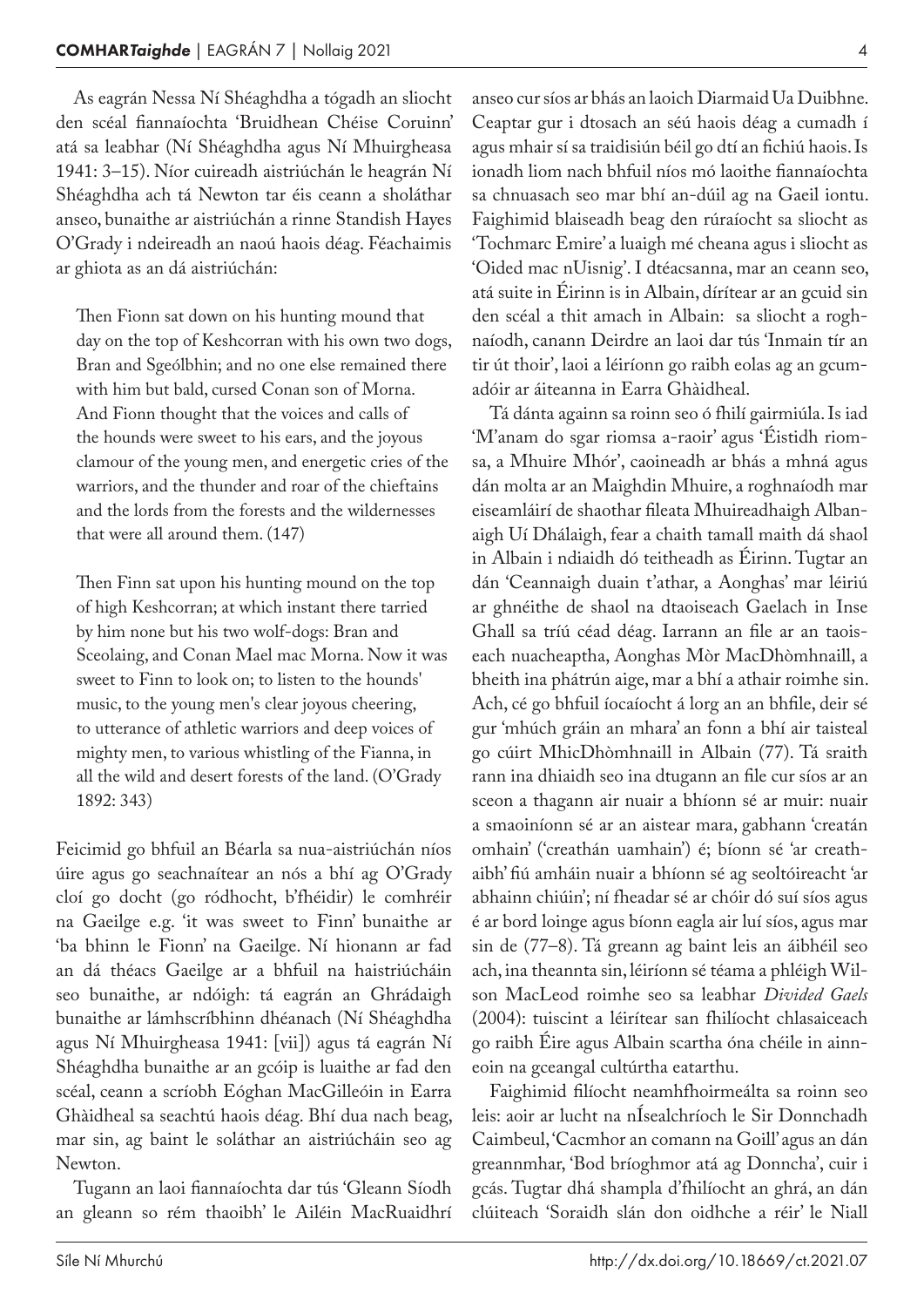Mòr MacMhuirich agus 'Atá fleasgach ar mó thí' le hIseabal Ní Mhic Cailéin. Tá cáil ar dhán grá eile leis an mbean seo chomh maith, is é sin 'Mairg darab galar an grádh', dán grá 54 sa leabhar *Dánta Grádha* (1926) in eagar ag T. F. Ó Rathile. Tá tábhacht ag baint le Ní Mhic Cailéin mar is í an t‑aon bhanfhile í a bhfuil dánta grá Gaeilge leagtha uirthi. Is léir go ndearna na heagarthóirí iarracht fhónta ar a gceart a thabhairt do bhanfhilí agus do bhanscríbhneoirí sa leabhar seo trí chéile. Sa chéad roinn, faighimid samplaí eile de dhánta le mná: 'A phaidrín do dhúisg mo dhéar' le Aithbhreac iníon Coirceadail agus 'Cumha Ghriogair MhicGhriogair Ghlinn Sreith' le Mòr Chaimbeul. Téacs eile spéisiúil sa Roinn seo ná 'Tánaig long ar Loch Raithneach' leis an mBard Mac an t‑Saoir. Is é atá ann ná tuairisc ar long aisteach lán de mhná mí‑ náireacha. Míníonn na heagarthóirí go bhfuil lorg an dúchais agus na hiasachta air: ceaptar go mb'fhéidir gur chuaigh 'Das Narren Schyff ' le Sebastian Brant, a foilsíodh san Eilbhéis in 1494, i bhfeidhm ar an údar.

Tosaíonn an dara roinn sa leabhar le breac-chuntas ar mhórathruithe na linne 1600-1800. Bhris an tsochaí thraidisiúnta síos agus bhí brú ar na Gaeil géilleadh do ghnása ón taobh amuigh i ndiaidh Aontú na gCorónacha (1603) agus arís i ndiaidh Aontú na bParlaimintí (1701). Lean filí orthu ag cumadh sna seanmheadarachtaí siollacha sa tréimhse seo ach chuaigh an córas pátrúnachta i léig de réir mar a dhírigh na huaisle a n‑aird ar shaol an Bhéarla agus tháinig cineál nua filíochta chun cinn a bhí bunaithe ar chaint na ndaoine. Ar na réamhthéacsanna sa roinn seo, tá giota as an *Basilikon Doron*, tráchtas ar an ríogacht a scríobh Séamas VI agus I dá mhac, ina ndeir sé go bhfuil cuid de mhuintir na nGarbhcríoch 'barbarous, and yet mixed with some shew of ciuilitie' agus cuid eile acu insamhlaithe le hainmhithe fiáine: 'thinke no other of them all, than as Wolues and Wilde Boares' (180). Ina dhiaidh seo, tá giota as Reachtanna Í a bhféachtar orthu mar ionsaí ar chultúr na nGael. Léiríonn cuid de na réamhthéacsanna seo dearcadh diúltach amach is amach i leith na Gaeilge. Ina measc, tá giota as acht de chuid Ríchomhairle na hAlban (1616) a mholann go n‑úsáidfí an córas oideachais chun deireadh a chur le labhairt na teanga. Faightear macallaí de na smaointe seo i mórán cáipéisí eile ar an oideachas a scríobhadh ina dhiaidh sin. Ar an taobh eile den scéal, feicimid moladh ar an nGaeilge i ndán

le Maighstir Seathan MacGill'Eathain a foilsíodh i réamhrá an *Archaeologica Britannica* (1707) le Edward Lhuyd, saothar ar féidir bunchloch an Léinn Cheiltigh a thabhairt air. Níos déanaí sa tréimhse seo, thit an Chonspóid Oisíneach amach agus faighimid sampla de dhán le Ossian/James Macpherson. Chuir daoine ar fud na hEorpa suim i bhfilíocht Ossian ach bhí Samuel Johnson, mórscríbhneoir Béarla de chuid na linne, cinnte de gur brionnadóireacht liteartha a bhí sna dánta agus tugtar giota as a leabhar *A Journey to the Western Islands of Scotland* (1775) ina léiríonn sé an tuairim sin. Tuigimid anois gurb é Macpherson féin a chum dánta Ossian ach go rabhadar bunaithe ar thraidisiún fiannaíochta na hAlban. Ba bhoichtede léann na Gaeilge in Albain agus in Éirinn gan Macpherson a bheith ann mar spreag a shaothar mórán scoláirí le staidéar a dhéanamh ar na bundánta.

Tosaíonn an tsraith de théacsanna Gaeilge sa roinn seo le 'Tàladh Dhòmhnaill Ghuirm', amhrán le file anaithnid. Do Dhòmhnall Gorm Mòr MacDòmhnaill a d'éag in 1617 nó dá nia Dòmhnall Gorm Òg a d'éag in 1643 a cumadh é seo agus an fheidhm atá leis an amhrán ná an fear a chosaint agus a chuid misnigh a chothú agus é ar aistear mara. Bailíodh an leagan atá sa leabhar in Uibhist a Deas sna 1940idí. Luann na heagarthóirí i réamhrá na roinne seo den leabhar go raibh an fhilíocht agus an amhránaíocht fite fuaite ina chéile ón seachtú haois déag go dtí lár an fichiú haois agus is minic a luann siad conas teacht ar thaifeadtaí de na hamhráin ar shuímh mar http://www.tobarandualchais.co.uk/.

Tá tagairtí do mhuintir MhicMhuirich le fáil thall is abhus sa chéad dá roinn den leabhar seo agus ní haon ionadh é mar chleachtadar ceird na filíochta in Albain ar feadh i bhfad. Tugtar dán le Cathal MacMhuirich sa dara roinn, 'Mo-chean do-chonnarc a-réir', dán molta don Dòmhnall Gorm Òg MacDòmhnaill thuasluaite, dán a úsáideann móitíf an fhile mar leannán an taoisigh, móitíf atá traidisiúnta go leor i bhfilíocht na scol. Tugtar dán molta eile ar an bhfear céanna, 'Òran do Dhòmhnall Gorm Òg MacDòmhnaill' le hIain lom MacDòmhnaill. I meadarcht strófach atá an t-amhrán seo, meadaracht a bhí coitianta i bhfilíocht mholta an seachtú haois déag. Is spéisiúil an ní é go dtugtar trí théacs chomh héagsúil sin dúinn a cumadh don duine céanna (nó dá uncail, b'fhéidir, i gcás an chéad cheann acu).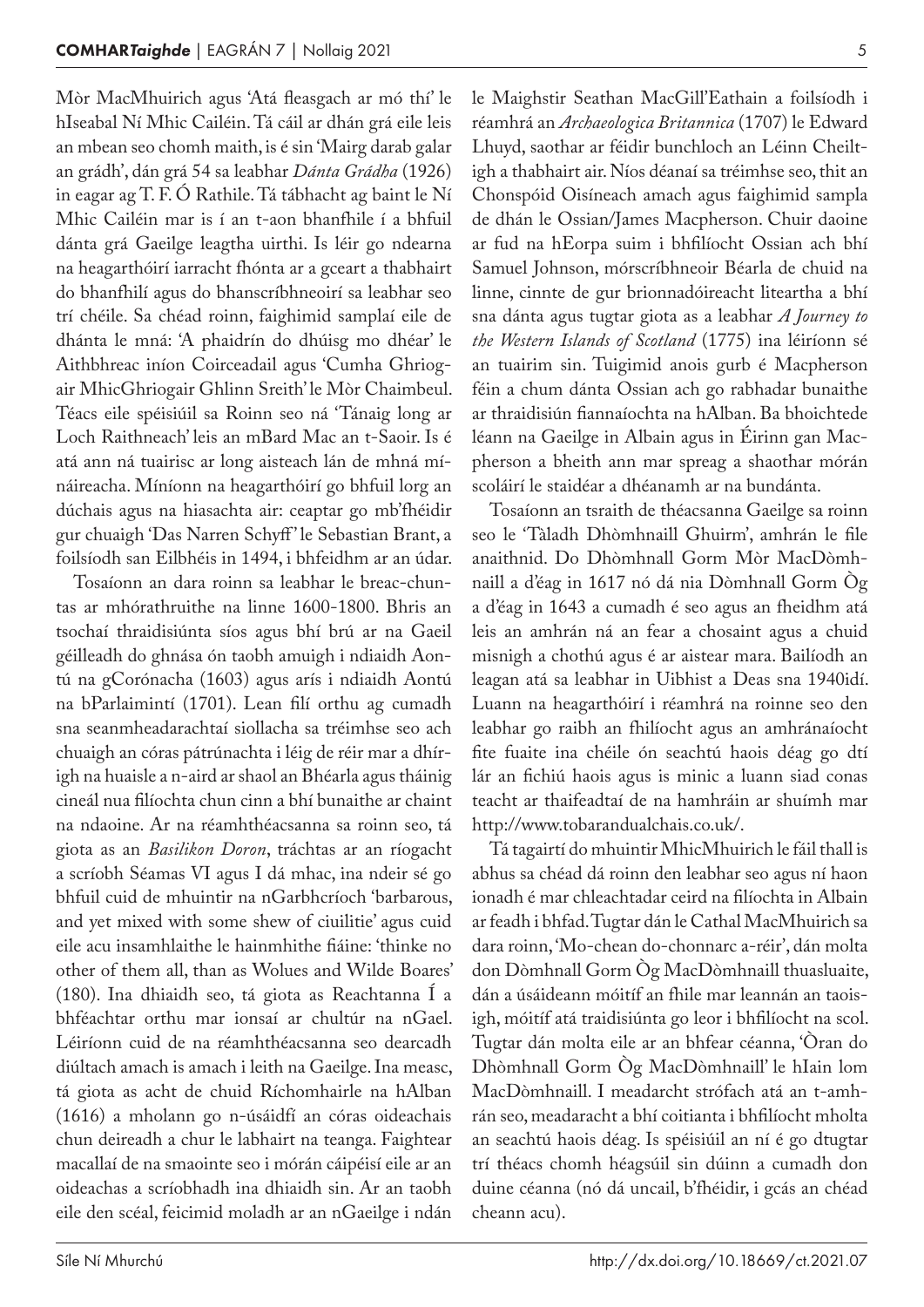Tugann na dánta sa roinn seo léargas ar imeachtaí éagsúla i stair na hAlban. Sa chrosántacht 'Mór mo mholadh ar mhac Colla', molann an file anaithnid Alastair mac Colla a thacaigh le Séarlas I i gCogadh na dTrí Ríocht. Baineann 'Latha Inbhir Lòchaidh' le hIain lom MacDòmhnaill le cath a fearadh le linn an chogaidh chéanna. Tá amhráin sa roinn seo leis a bhaineann le hÁr Ghleann Comhan, Éirí Amach na Seacaibíteach in 1715 agus Cath Chúl Lodair. Tugann 'Òran air Latha Chuil Lodair' le hIain Ruadh Stiùbhart tuairisc ar a thaithí féin ar láthair an chatha agus faighimid léargas eile ar iarmhairt an chatha sin in 'Mo rùn geal òg' ina labhrann bean ar cailleadh a fear céile le linn an chatha; ceaptar gurb í Cairistìona NicFhearghais a chum é seo. Tá samplaí eile de shaothar na mbanfhilí le fáil sa roinn seo leis. Tá dhá dhán ann, mar shampla, le Sìleas na Ceapaich: marbh‑ na d'Alastair à Gleanna Garadh a d'éag in 1721 agus amhrán ina gcuireann sí comhairle a leasa ar mhná óga ('Comhairle air na nighnean òga'). Tá go leor dánta molta sa roinn seo den leabhar agus míníonn na heagarthóirí go bhfuil tréithe coiteanna ag baint leo: bhaist John MacInnes an 'panegyric code' orthu seo in aiste thábhachtach dá chuid (1978). Sampla den scoth d'iomramháil an chóid seo atá in 'Ri Fuaim an taibh' le Màiri nighean Alasdair Ruaidh, duine de mhórfhilí an seachtú haois déag.

Thosaigh na Gaeil ag dul ar imirce go Meiriceá Thuaidh sa tréimhse seo. Ceaptar gur in Carolina Theas nó Thuaidh a cumadh an suantraí 'Dèan cadalan sàmhach'. Tá tagairt do na hInnseanaich (na hIndiaigh) san amhrán seo ach míníonn na heagarthóirí dúinn go mb'fhéidir gur Eorpaigh a chuaigh ar a dteitheadh atá i gceist seachas na Meiriceánaigh dhúchasacha. Luaitear Abhainn San Labhrás, Abh‑ ainn an Mississippi agus 'Ohio rìomhaich nan lùb lìonmhor' (Ohio álainn na lúb líonmhar) in 'Beir soraidh bhuam le deagh rùn buaidh' leis an Urramach Seumas MacLagain a bhí ina shéiplíneach ar an bhFreiceadan Dubh (Black Watch), reisimint de chuid Arm na Breataine (334). Míníonn na heagarthóirí gur theastaigh ó MhacLagain a léiriú go raibh Gaeil Alban dílis don gCoróin agus gur téama coitianta é moladh na resimintí seo ós na 1750aidí ar aghaidh. Tugtar roinnt samplaí dúinn de na hamhráin luadhaidh, amhráin a chanadh na mná chun an t‑am a mheilt nuair a bhíodh an bréidín á bhualadh acu chun

é a bhogadh. Is fiú go mór éisteacht leis na taifeadtaí a luaitear leo seo. Amhrán spéisiúil eile gur dócha gur bean a chum é ná 'Iain Ghlinne Cuaich', a théann i ngleic leis an ngrá agus leis an éad. Tógadh an téacs as eagrán nua atá á ullmhú ag Newton. Véarsaíocht ar fad atá sna téacsanna Gaeilge sa roinn seo seachas na giotaí gearra próis sa chrosántacht thuasluaite agus an rogha seanfhocal a thugtar ag deireadh na roinne mar léiriú ar mheon an phobail.

Baineann an tríú roinn sa leabhar le tréimhse chorraitheach eile, an naoú céad déag. Thit an daonra go mór de bharr Fuadach na nGael — seo téama a bhuaileann linn go coitianta i litríocht na linne. Téama coitianta eile ná an 'cianalas', meascán den gcumha i ndiaidh an bhaile agus den gcumha i ndiaidh an tseansaoil. Rinn‑ eadh forbairt ar an gcóras oideachais sa naoú haois déag agus d'fhás líon léitheoirí Ghaeilge na hAlban ach rinneadh imeallú ar an teanga arís nuair a bunaíodh na scoileanna poiblí in 1872. B'é *Mac-Talla*, a foilsíodh in Albain Nua an tréimhseachán is mó a raibh rath air. Tá fiúntas na Gaeilge ina ábhar plé i gcuid de na réamhthéacsanna sa roinn seo. I ngiota as réamhrá an leabhair *Elements of Gaelic Grammar* (1801), áitíonn an tUrramach Alexander Stewart gur fiú an Ghaeilge a mhúineadh sna scoileanna ní ar a son féin ach chun a chinntiú gur féidir leis na daltaí an Béarla a fhoghlaim i gceart. Is dócha gur á chosaint féin ar cháineadh a bhí Stewart anseo, mar a léiríonn na focail seo a leanas i dtosach an ghiota: 'The utility of a grammar of the Scottish Gaelic will be variously appreciated. Some will be disposed to deride the vain endeavour to restore vigour to a decaying superannuated language…' (420). Áitíodh go minic nárbh fhéidir dul chun cinn a dhéanamh sa saol gan Béarla, mar a fheictear in eagarfhocal as *The Scotsman* a foilsíodh in 1824: 'Teach [the Highlander] English if you wish him to adopt the industrious and enterprising habits of the people of England, and to throw off his hereditary indolence and apathy' (424). Chuaigh an dearcadh diúltach seo i bhfeidhm ar dhaoine a bhí dílis don teanga agus ghéill cuid acu don tuairim go raibh an teanga ag fáil bháis, mar a chímid sa sliocht seo as réamhrá an leabhair *Luinneagan Luaineach* le hIain MacGriogair: 'It is the duty of every Highlander to do his best to uphold the language… in order that, if the heroic language of a heroic people be doomed to die, its last days may be its best; and that it may perish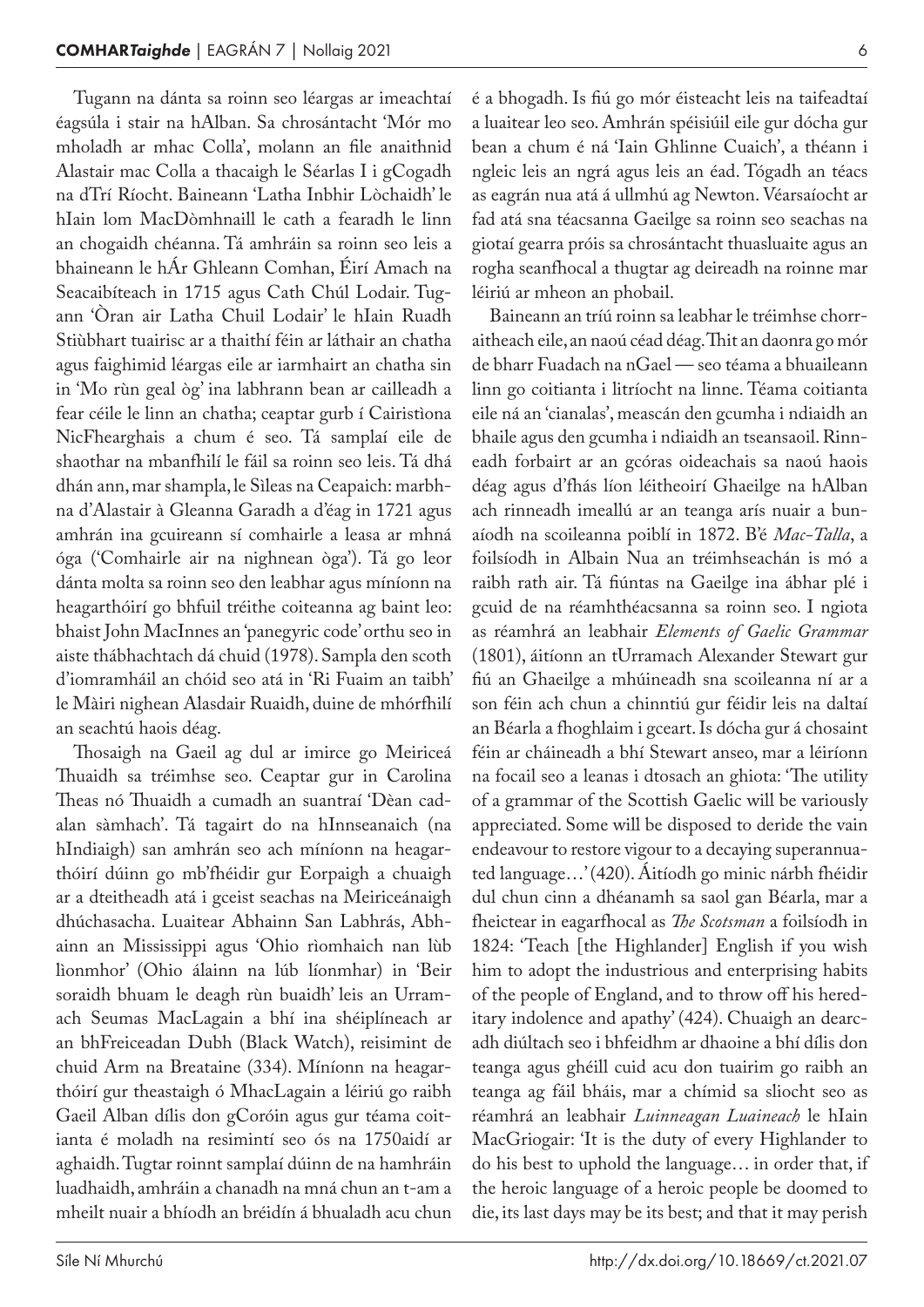like a gallant man-o'-war sinking in the ocean, with her flags flying and fighting to the last' (430).

Tuar dóchais é John Stuart Blackie, Ollamh le Gréigis in Ollscoil Dhún Éideann, fear a raibh ansuim aige sa Ghaeilge: is mar thoradh ar fheachtas a thosaigh sé a bunaíodh Cathaoir na Ceiltise san ollscoil chéanna in 1882. Tugtar giota as a leabhar *The Language and Literature of the Scottish Highlands* (1876) ina leagann sé béim ar thábhacht na teanga beo chomh maith le traidisiún liteartha na nGael. Thug an sórt seo tacaíochta ardú meanman don bpobal teanga mar a fheictear sa dán 'Am faigh a' Ghàidhlig bás?' le Niall MacLeòid ina moltar éacht Blackie. Léiríonn giota as léirmheas a scríobh 'Fiona MacLeod' in 1900 dearcadh rómánsúil i leith na nGael: 'The old Gaelic race is in its twilight indeed; but now, alas it is the hastening twilight after the feast of Samhain, when winter is come at last, out of the hills, down the glens, on the four winds of the world' (430). Ainm cleite leis an scríbhneoir William Sharp ab ea 'Fiona Mac-Leod': bhí sé lárnach san Athbheochan Cheilteach a thosaigh i ndeireadh an naoú haois déag, gluaiseacht a bhí inchurtha leis an Athbheochan Liteartha Angla-Éireannach in Éirinn.

Véarsaíocht is mó atá sna téacsanna liteartha sa tríú roinn. Tugann cuid acu léargas ar na Gaeil i Meiriceá Thuaidh: sa dán 'Craobhsgaoileadh a' Bhìobaill agus an t‑Soisgeil', cáineann an tUrramach Seumas MacGriogair gnéithe de chultúr na nGael agus molann sé dóibh gnásanna na mBearlóirí a lean‑ úint; agus tugann 'A'Choille Ghruamach' le hIain MacGill'Eathain tuairisc ar chruatan an tsaoil in Albain Nua. Tugann an t-amhrán 'Trì fichead bliadhna 's a trì' le Dòmhnall Mac a' Ghobhainn léiriú ar an mbrón a bhíodh orthu siúd a d'fhan in Albain: chum sé é i ndiaidh dá dheartháir dul ar imirce go Quebec. Téama coitianta sa roinn seo ná an t‑uaigneas a lean Fuadach na nGael. In 'Òran do na cìobairean gallda' le hAilean Dall Dùghallach, níl ach 'caoraich is uain' le feiscint agus tá deireadh le bainiseacha is le hamhránaíocht ('Dh'fhalbh gach pòsadh, thrèig gach banais/sguir an luchd-ealaidh bhith seinn') (433–4). Míníonn na heagarthóirí go bhfaightear na tróip sa dán seo i mórán dánta ar an bhFuadach a cumadh ina dhiaidh sin. Rud amháin neamhchoitianta ná guí an fhile go dtiocfaidh na Francaigh is go ndícheannfaidh siad na Gaill ('B'fhearr leinn gun tigeadh na

Frangaich/a thoirt nan ceann de na Gallaibh') (434): an ghnáththuiscint a léirítear i ndánta den sórt seo ná go mbeidh an tír gan chosaint agus na Gaeil ar iarraidh. In 'Spiorad a' Charthannais' le hIain Mac a'Ghobhainn, cáintear éagothroime an domhain ché agus scothaicme na Breataine a bhí sásta páirc spóirt a dhéanamh den talamh beag beann ar íobairtí na saighdiúirí de chuid na nGarbhchríoch a throid ar a son. Tá dhá amhrán anseo le Màiri Nic a' Phearsain nó Màiri Mhòr nan Òran: 'Eilean a' Cheò' agus 'Nuair bha mi òg' a léiríonn an saol ar an Eilean Sgitheanach nuair a bhí sí óg agus na hathruithe a tháinig ar an áit le linn a beatha; cáineann sí an Fuadach go láidir sa chéad cheann acu seo agus i ráiteas láidir ag deireadh an amhráin, deir sí gurb é an náire a d'fhulaing sí a thug beatha dá cuid filíochta: ''S e na dh'fhuiling mi di thàmailt/a thug mo bhàrdachd beò' (523). Amhrán grá suaithinseach le banfhile is ea 'Luinneag Anna Nic Ealair' a tharraingíonn ar eilimintí de thraidisiún amhránaíochta na mban agus ar theanga an Bhíobla.

Seánra nua a tháinig chun cinn sa naoú haois déag ná an 'còmhradh'. D'fhoilsítí na comhráite seo i dtréimhseacháin agus dhéantí iad a léamh os ard ag cèilidhean, rud a d'fhág gur slí an-éifeachtach a bhí iontu chun eolas agus smaointe nua a scaipeadh i measc an phobail. Tugtar an téacs 'Còmhradh eadar am Maighstir-Sgoile agus Calum a'Ghlinne' leis an Urramach Alasdair MacGriogair mar shampla dúinn: pléann an bheirt cúrsaí talún. Mar léiriú ar dhul chun cinn an phróis, tugtar giota ón Urramach Tormod MacLeòid, a phléigh ceisteanna sóisialta i nGaeilge. Sampla den scéalaíocht thraidisiúnta atá sa ghiota as 'Eachdraidh Mhànuis' a bhailigh an béaloideasóir ceannródaíoch John Francis Campbell ó Donald MacPhie in Uibhist a Deas. Críochaíonn an roinn seo leis an bpaidir 'Ora nam Buadh'. Tagann sé seo ó *Carmina Gadelica* le hAlastair MacGilleMhìcheil, fear a ghlac páirt san Athbheochan Cheilteach. Is é atá sna sé imleabhar de *Carmina Gadelica* ná amhráin, scéalta, seanchas, paidreacha agus orthaí a bhailigh an t‑údar féin ach is minic a d'athraigh sé an bunábhar chun cur le gradam na nGael i measc mhórphobal an Bhéarla.

Baineann an ceathrú roinn sa leabhar lenár linn féin. Tá líon na gcainteoirí Gaeilge in Albain tite go tubaisteach ó thosach an fichiú haois agus mar bharr ar an donas, níl ag éirí leis an gcóras oideachais léitheoireacht na Gaeilge a chothú: sa lá atá inniu ann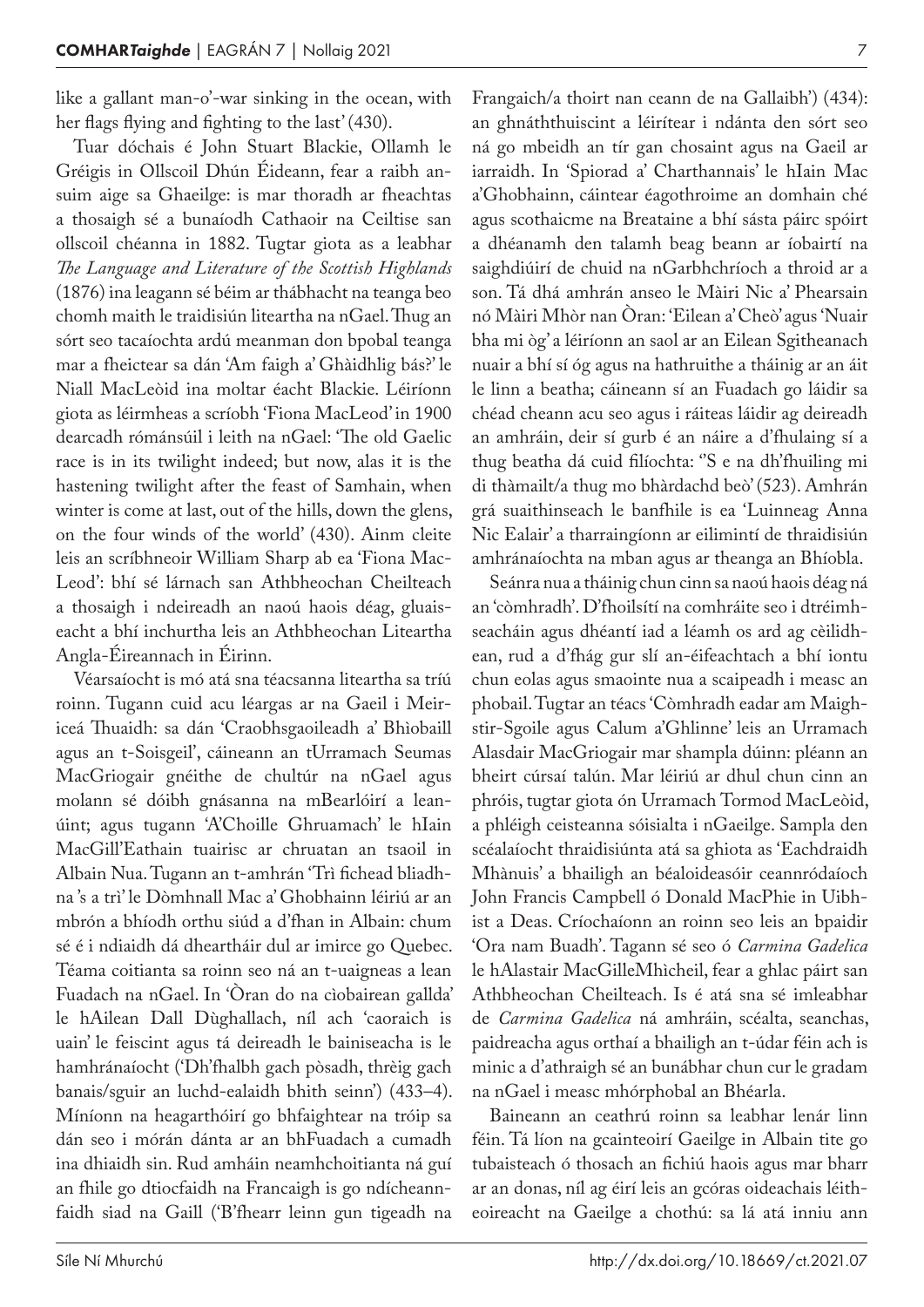féin, níl léamh na Gaeilge ag trian de lucht a labh‑ artha sa tír. Tháinig feabhas ar stádas na teanga ós na 1980aidí amach, áfach, agus le linn an aonú haois is fiche go háirithe. Tháinig fás ar líon na nuachainteoirí leis agus thosaigh cuid acu ar litríocht a chumadh i nGaeilge. Bhí an lámh in uachtar ag an bhfilíocht mar mheán liteartha fós san fhichiú haois ach tháinig seánraí eile chun cinn de réir a chéile: an t-úrscéal, an gearrscéal agus na drámaí. D'athraigh stíl na filíochta sa tréimhse seo: 'nua-bhàrdachd' a thugtar ar an véarsaíocht nua-aimseartha. Lean filí áirithe orthu ag cumadh sa stíl thraidisiúnta: tugtar 'bàrdachd baile' air seo ar uairibh ach luann na heagarthóirí gur téarma é seo a bhfuil seanbhlas gan trácht ar chonspóid ag baint leis.

Téama amháin atá le tabhairt faoi deara sna réamhthéacsanna sa chuid seo den leabhar ná ionad na Gaeilge laistigh de náisiún na hAlban. I dtosach an fichiú haois, áitíodh gur chóir go mbeadh sí ina teanga náisiúnta agus go múinfí ar fud na tíre í, mar a léirítear i sliocht as alt le H.C. MacNeacail a foilsíodh in *The Scottish Review* in 1920: 'We should endeavour to propagate the language, not as the speech of a mere "Highland" province, but as the language of the whole Scottish nation' (552). Luann na heagarthóirí go bhfuil tuairimí den sórt seo imithe as faisean sa lá atá inniu ann agus go bhfuil dearcadh iolraíoch i leith theangacha éagsúla na hAlban acu siúd a sheasann ar son na Gaeilge na laethanta seo.

Bunaíodh an Comunn Gaidhealach in 1891 chun teanga agus cultúr na nGael a chur chun cinn: léiríonn cuid de na sleachta cur chuige an chumainn seo agus an cáineadh a rinne daoine áirithe air. Ag scríobh dó in 1926 nocht C.M. Grieve, nó Hugh MacDiarmid mar is fearr aithne air, an tuairim gur beag tairbhe a bhain le formhór na n‑iarrachtaí ar an athbheochan chultúrtha: 'The bulk of the Gaelic movement … is a purely sentimental thing, divorced from reality, and headed by the very people who have eviscerated the economic life of the Highlands and Islands, or acquiesced in its evisceration, while maintaining a pseudo-patriotism in their coteries in grotesque contrast with the actual conditions obtaining in the districts they claim to represent' (552). Míníonn na heagarthóirí dúinn gur d'obair an Chumainn atá sé ag tagairt anseo cé ná hainmníonn sé é. Mhaígh Fionnlagh I. MacDhòmhnaill i 1958 go raibh an Cumann scoite ó

phobal na Gaeltachta in Albain. Léirigh sé dearcadh fíor-dhuairc i leith thodhchaí na Gaeilge mar theanga phobail: '[Gaelic] survives among [the people] because it is native and habitual, but as it is slowly replaced by English the vast majority of them will not worry or even notice' (556). Aisling ghéar í seo gan aon agó.

Tá an Ghaeilge mar theanga phobail in Albain fós i mbaol sa lá atá inniu ann. Is cinnte go mbeidh dúshláin mhóra le sárú san am amach romhainn má tá sí le teacht slán. Tá ré nua i stair na hAlban ag tosú anois i ndiaidh Brexit; tá go leor cainte le clos na laethanta seo ar an dara reifreann neamhspleáchais. Ach, níor ghá gur chun leasa na teanga an neamhspleáchas polaitiúil. Tugann na heagarthóirí sliocht as óráid a thug Alex Salmond, iarcheannaire Pháirtí Náisiúnta na hAlban, in 2007: cé gur labhair sé ar son na teanga, is beag athrú atá déanta ar an mbeartas teanga in Albain ó tháinig an páirtí céanna i gcumhacht. Feictear don scríbhneoir comhaimseartha Anndra Dunn as Leòdhas go bhfuil athruithe móra i ndán do phobal na Gaeilge sa tír san am amach romhainn: deir sé gur Gael gach éinne a labhrann an teanga is cuma cad as dóibh agus go mbaineann gach cainteoir anois le 'diaspora Ghàidhealach' (560). Is maith an rud é fáilte a chur roimh nuachainteoirí as gach cearn den domhan, gan amhras, ach ní fheadar an leor pobal scaipithe mar sin chun teanga a bheathú.

Féachaimis anois ar na samplaí den litríocht atá i gceathrú roinn an leabhair. Tugtar giota ó aiste dar teideal 'Duatharachd na mara' a scríobh an tUrram‑ ach Coinneach MacLeòid sna 1920aidí mar shampla de scríbhneoir a bhí ina mháistir ar an bprós. Maíonn sé san aiste seo nach ionann 'litreachas na mara agus litreachas na beinne' (litríocht na mara agus litríocht an tsléibhe) (561): is féidir taitneamh a bhaint as saibhreas na teanga pé acu an nglacann an léitheoir leis an téis seo nó nach nglacann. Ní raibh na mná an-ghníomhach i saothrú na litríochta sa chéad leath den bhfichiú haois: an t‑aon bhanscríbhneoir atá anseo ón tréimhse sin ná Catrìona NicIlleBhàin. Tá lorg an naoú haois déag fós ar an bhfilíocht sa chuid tosaigh den roinn seo ach feictear na hathruithe a bhí ag teacht ar an saol sa léiriú ar uafás an chéad chogadh domhanda in 'An eala bhàn' le Dòmhnall Ruadh Chorùna agus in 'Ar gaisgich a thuit sna blàir' le Iain Rothach, a maraíodh in 1918 i ndiaidh dó trí bliana a chaitheamh ar an bhFronta Thiar.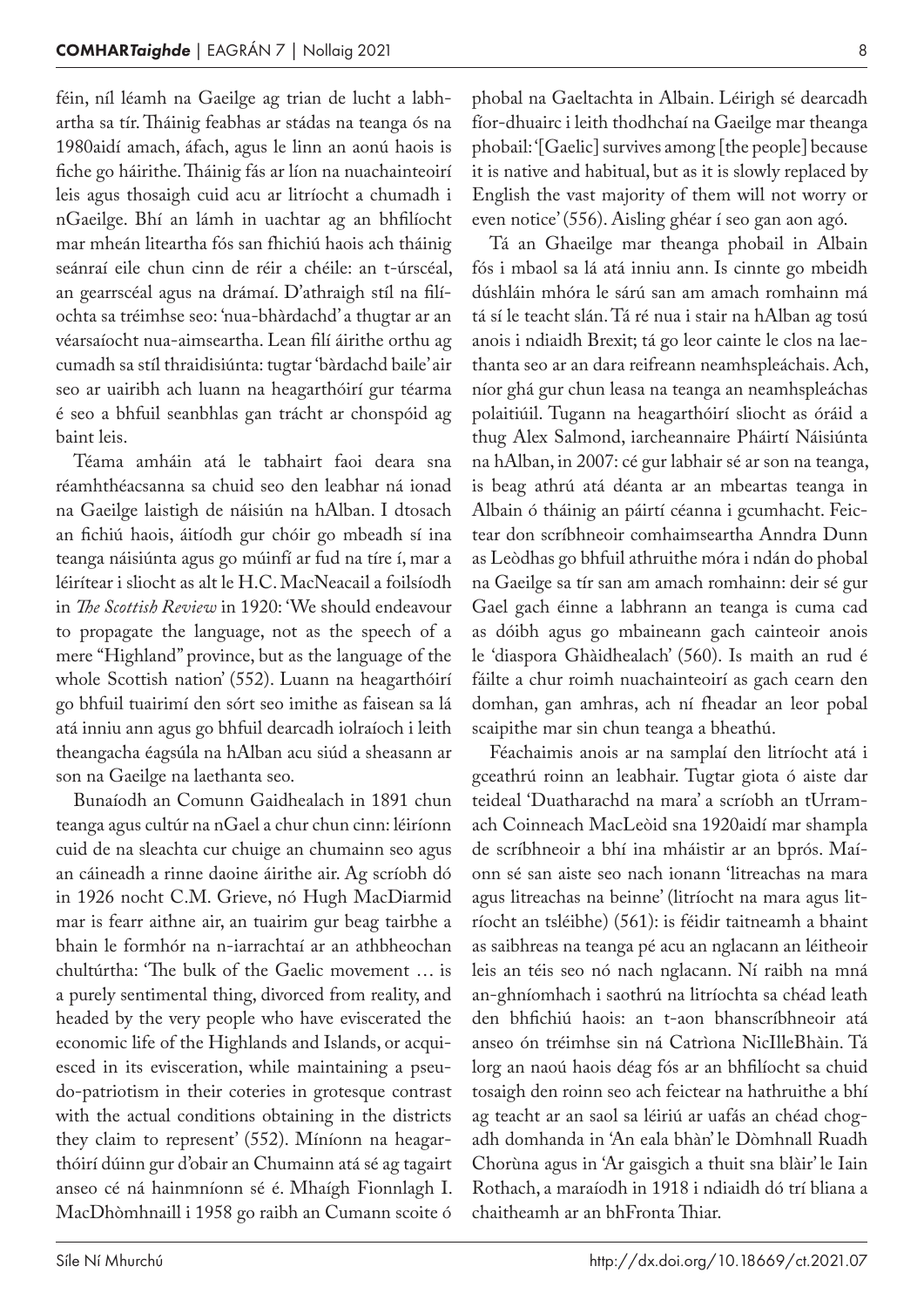Tháinig borradh úr faoin bhfilíocht idir na 1940idí is na 1960idí agus tugadh aird ar leith ar an gcúigear mórfhile Somhairle MacGill-Eain, Deòrsa Caimbeul Hay, Ruaraidh MacThòmais, Iain Mac a' Ghobhainn agus Domhnall MacAmhlaigh. Tugtar blaiseadh de shaothar gach duine acu, ní nach ionadh. Tá úire agus samhlaíocht le feiceáil in 'Coin is madaidhean-allaidh' le Somhairle MacGill-Eain mar a n‑úsáideann sé an tseilg chun an streachailt a bhaineann le próiseas na cumadóireachta a léiriú:

Thar na sìorraidheachd, thar a sneachda, Chì mi mo dhàin neo-dheachdte, Chì mi lorgan an spòg a' breacadh Gile shuaimhneach an t‑sneachda: Calg air bhoile, teanga fala… (617)

Trasna na síoraíochta, trasna a cuid sneachta, chím mo chuid dánta fós gan dréachtadh chím loirg a lapaí ag breacadh gile shuaimhneasach an tsneachta: colg mire, teangacha fola… (Bushe 2013: 211)

Tá an-éagsúlacht sna seánraí a bhaineann leis an dara leath den fhichiú haois agus le tosach an aonú haois is fiche: feicimid amhrán nuachumtha agus giotaí as drámaí, gearrscéalta, úrscéalta agus nóibhillí chomh maith le filíocht. Tá cuid mhaith de nuafhilíocht Ghaeilge na hAlban aistrithe go Béarla agus go teangacha eile ach is annamh a aistrítear an prós: is iad na heagarthóirí féin a d'aistrigh formhór na ngiotaí próis sa roinn seo. Tá cuid acu seo thar barr agus is mór an fonn a bheadh ar an léitheoir na saothair a léamh ina n‑iomláine: an noibhille 'An t‑Aonaran' le Iain Mac a'Ghobhainn nó an gearrscéal 'An t‑Àite as Bòidhche fo na Neòil' le Màrtainn Mac an t‑Saoir, cuir i gcás. Ceist chasta í ceist an aistriúcháin ón Ghaeilge go dtí an Béarla, gan amhras: cabhraíonn an t‑aistriúchán le scríbhneoirí agus filí pobal léitheoireachta níos leithne a shroichint ach bíonn an baol ann go dtabharfaí neamhaird ar na bunleaganacha. Rud spéisiúil a luann na heagarthóirí ná go bhfuil téacsanna i nGaeilge na hAlban á n‑aistriú go teangacha eile seachas an Béarla: tá téacsanna próis ar fáil i Seicis, i bhFraincis, i nGearmáinis agus i nGaeilge na hÉireann nár aistríodh riamh go Béarla.

Ba é 'Ceann Cropic' le Fionnlagh Mac Leòid an chéad dráma i nGaeilge a craoladh ar an teilifís in Albain. Luaitear i réamhrá na ceathrú roinne go bhfuil dlúthcheangal le tamall anuas idir an litríocht agus na meáin: 'Particularly in recent decades, Gaelic literature should be understood in the wider context of Gaelic arts and media production, which have been programmatically developed since the 1980s' (548). Ba mhaith an rud é níos mó a rá faoin ról a bhí is atá ag meáin na teilifíse agus an raidió i gcothú na litríochta. Ceist eile fós is ea an tionchar atá ag nuatheic‑ neolaíocht an aonú haois is fiche ar an litríocht: conas a théann cumadóirí na linne seo i ngleic leis na meáin nua dhigiteacha atá ar fáil dóibh? An féidir leo teacht ar phobail nua léitheoirí, éisteoirí agus breathnóirí trí na meáin shóisialta? Ní phléitear na ceisteanna sin sa leabhar, ach fós tá go leor guthanna úra éagsúla le clos sa roinn seo: san fhicsean eolaíochta a scríobhann Tim Armstrong, i saothar na bhfilí aeracha Crìsdean MacIlleBhàin agus Marcas Mac an Turnaeir, agus i saothar na mban atá níos líonmhaire i dtreo dheireadh an leabhair, mar shampla. Is léir go bhfuil glúin úr in Albain ag roghnú na Gaeilge mar mheán liteartha agus nach bhfuil deireadh ráite fós.

I réamhrá an leabhair, cuireann na heagarthóirí in iúl gur roghnaíodar téacsanna canónta agus is fíor gur téacsanna mór le rá cuid mhaith dá bhfuil sa leabhar. Ach, tá téacsanna neamhchoitianta ina measc seo leis agus tá réimse leathan guthanna agus tuairimí le clos ó thús deireadh. Is leabhar é a bhfillfidh daoine air arís is arís eile, dar liom, agus a chuirfidh go mór lena dtuiscint ar Ghaeil na hAlban. Tá áilleacht agus téagar ag baint leis na seoda liteartha sa leabhar a rachaidh i bhfeidhm ar léitheoirí. Bua eile a bhaineann leis an leabhar seo ná go mbeadh sé an-úsáideach d'éinne atá ag foghlaim Ghaeilge na hAlban agus ag tosú ar litríocht a léamh sa teanga sin — is cinnte go dtiocfaidh léitheoirí den sórt sin ar go leor údar a mbeidh fonn orthu a thuilleadh dá saothar a léamh. Locht amháin atá agam ar an leagan amach ná gur i ndiaidh a chéile a thugtar na téacsanna Gaeilge is Béarla — b'fhusa don bhfoghlaimeoir nó don té a chuireann suim san aistriúchán liteartha iad a chur i gcomparáid le chéile dá mbeidís taobh le taobh.

Is leabhar an-oiriúnach é seo do léitheoirí a bhfuil cur amach acu ar litríocht Ghaeilge na Éireann agus a bhfuil fonn orthu níos mó a fhoghlaim faoi thraid‑